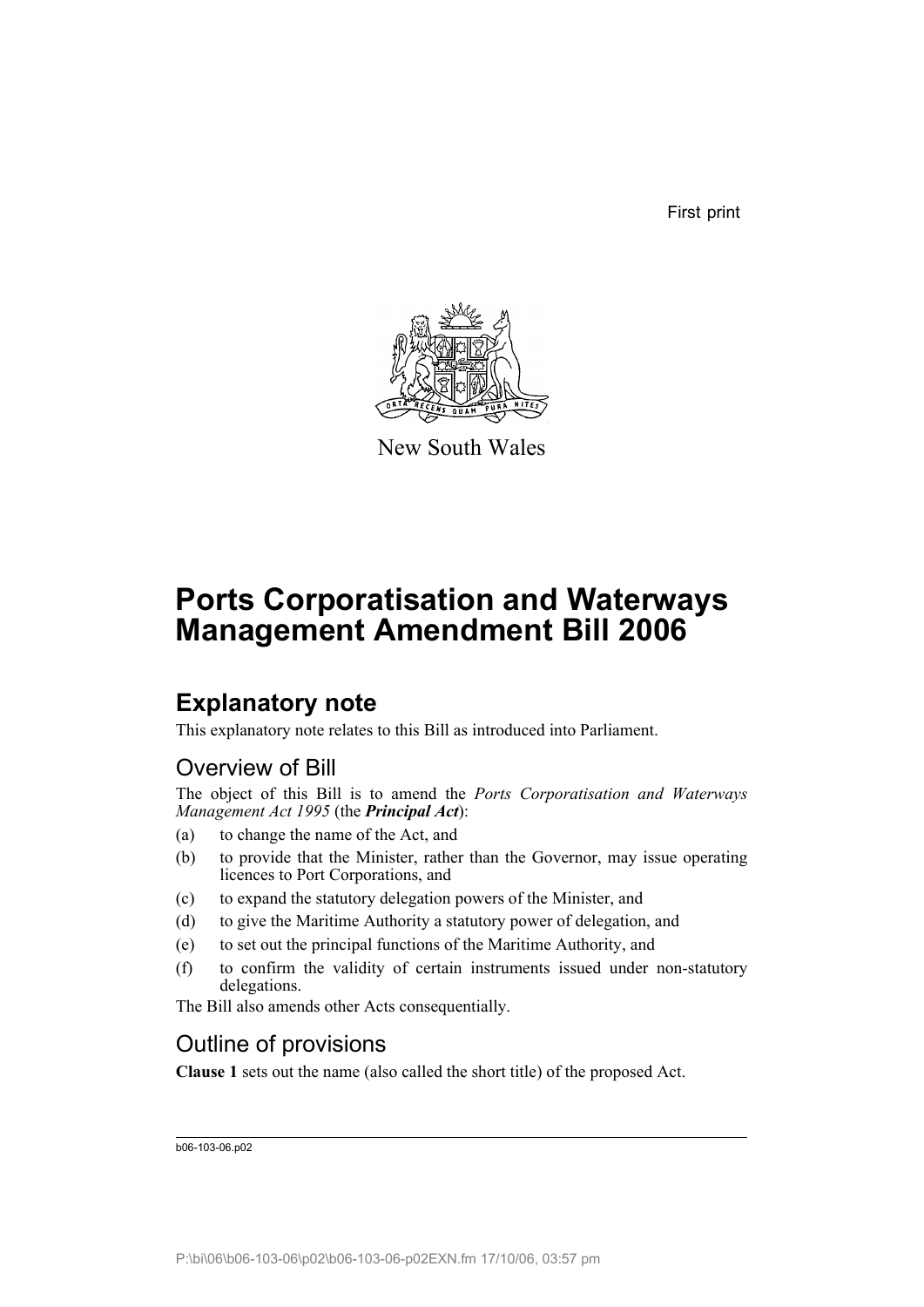Explanatory note

**Clause 2** provides for the commencement of the proposed Act on the date of assent.

**Clause 3** is a formal provision that gives effect to the amendments to the *Ports Corporatisation and Waterways Management Act 1995* set out in Schedule 1.

**Clause 4** is a formal provision that gives effect to the amendments to the Acts set out in Schedule 2.

**Clause 5** provides for the repeal of the proposed Act after the date of assent. Once the amendments have commenced the proposed Act will be spent and section 30 of the *Interpretation Act 1987* provides that the repeal of an amending Act does not affect the amendments made by that Act.

## **Schedule 1 Amendment of Ports Corporatisation and Waterways Management Act 1995**

## **Change of name of Principal Act**

**Schedule 1 [1]** changes the name of the Principal Act to the *Ports and Maritime Administration Act 1995*.

## **Operating licences for Port Corporations**

Currently, section 12 of the Principal Act enables port safety functions to be exercised by a Port Corporation in accordance with an operating licence issued by the Governor on the recommendation of the Minister. Under sections 13 and 15 of the Principal Act, the Governor may also renew and vary such licences.

**Schedule 1 [3]–[5]** amend sections 12, 13 and 15 of the Principal Act to enable the Minister to exercise those functions rather than the Governor.

**Schedule 1 [9]** amends Schedule 5 to the Principal Act to provide that operating licences previously issued by the Governor and still in force are taken to have been issued under the amended provisions of the Principal Act.

**Schedule 1 [2]** makes a consequential amendment.

## **Delegations**

**Schedule 1 [6]** amends section 27 of the Principal Act to expand the Minister's statutory powers of delegation. Currently, section 27 of the Principal Act provides that the Minister can delegate functions conferred on the Minister under the marine legislation. The amendment will enable the Minister to delegate to certain authorised persons functions under other legislation conferred on the Minister in his or her capacity as the Minister administering the Principal Act.

**Schedule 1 [8]** inserts proposed section 41A into the Principal Act to enable the Maritime Authority to delegate functions conferred on the Authority to certain authorised persons.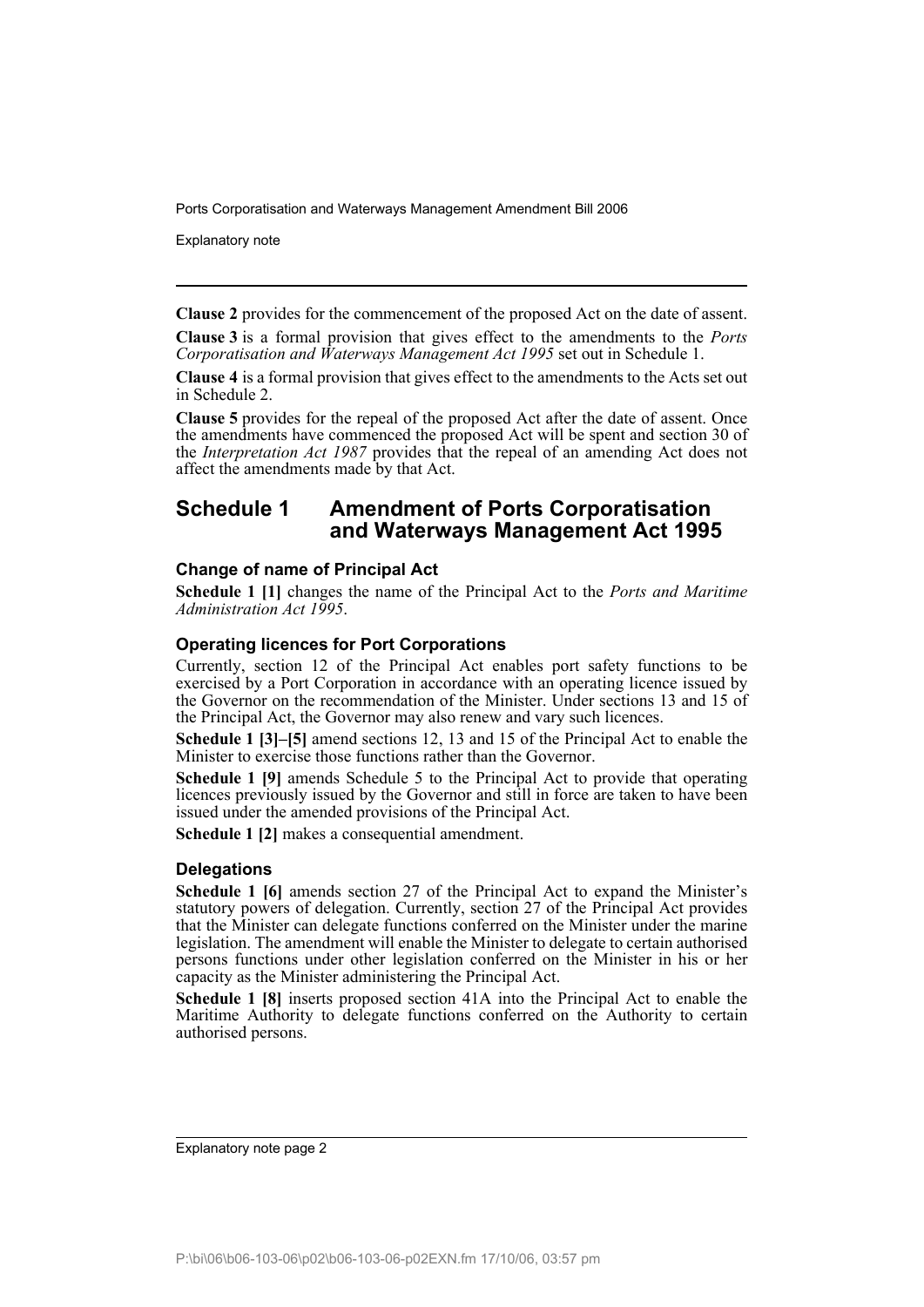Explanatory note

**Schedule 1 [9]** amends Schedule 5 to the Principal Act to provide that certain instruments granted, given or issued by the staff of marine government agencies are not invalid merely because they were issued pursuant to non-statutory delegations given by the Minister.

## **Functions of Maritime Authority**

**Schedule 1 [7]** amends section 41 of the Principal Act to set out the principal functions of the Maritime Authority.

## **Schedule 2 Amendment of other Acts**

**Schedule 2** makes amendments to other Acts as a consequence of the amendments made by Schedule 1.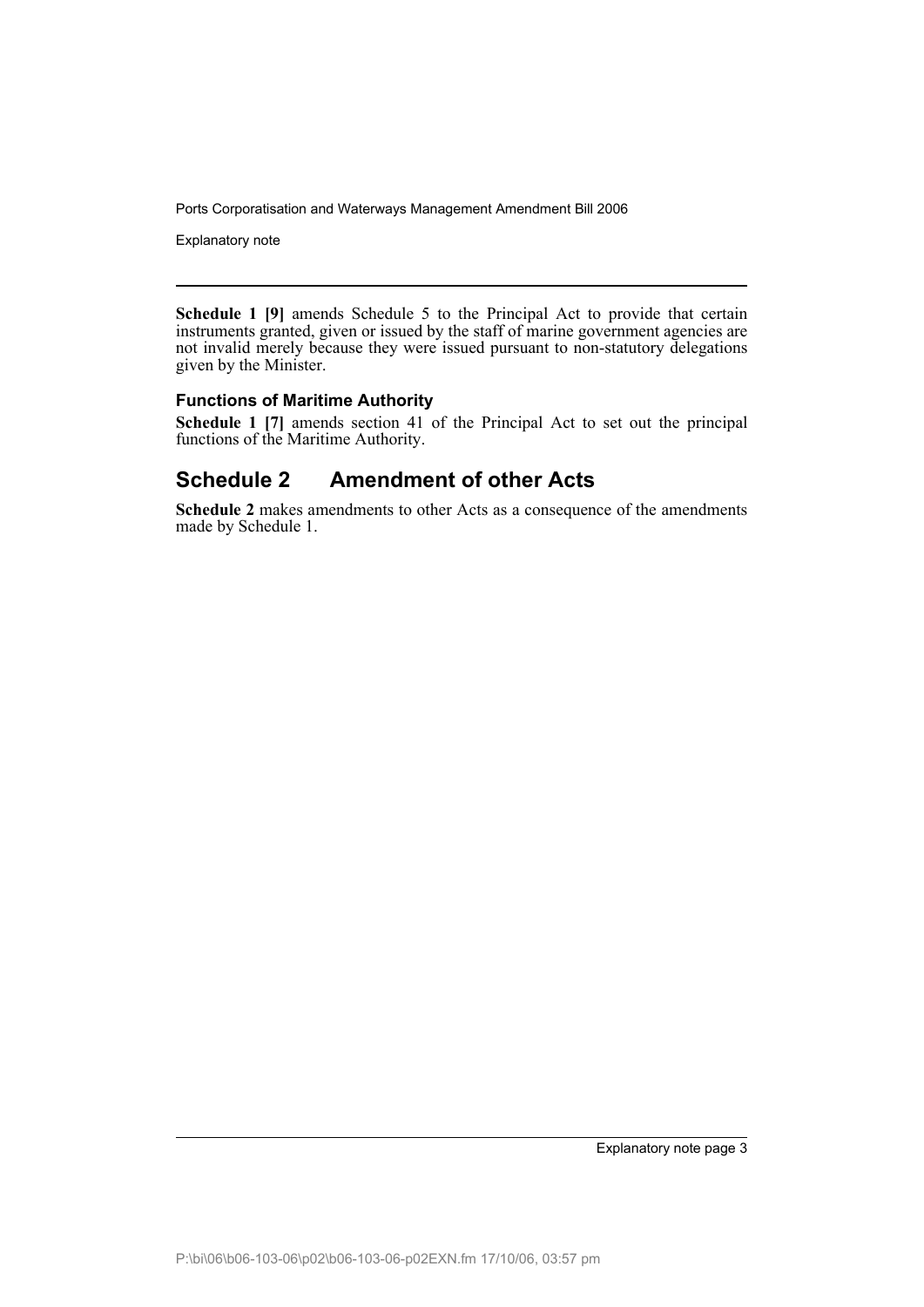Explanatory note

Explanatory note page 4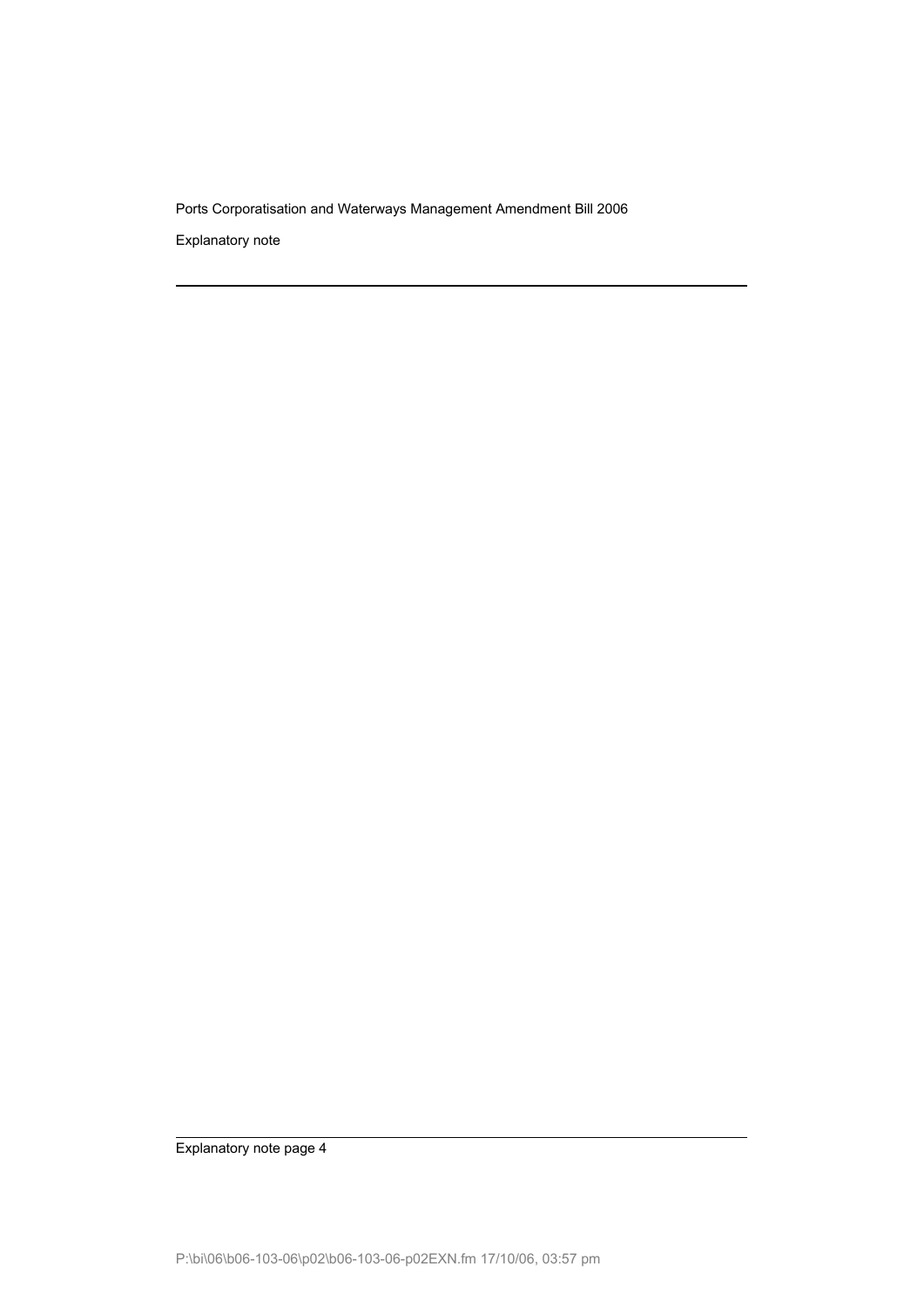First print



New South Wales

# **Ports Corporatisation and Waterways Management Amendment Bill 2006**

# **Contents**

|            |                                                  | Page |
|------------|--------------------------------------------------|------|
| 1          | Name of Act                                      |      |
| 2          | Commencement                                     | 2    |
| 3          | Amendment of Ports Corporatisation and Waterways |      |
|            | Management Act 1995 No 13                        | 2    |
| 4          | Amendment of other Acts                          | 2    |
| 5          | Repeal of Act                                    | 2    |
| Schedule 1 | Amendment of Ports Corporatisation and Waterways |      |
|            | Management Act 1995                              | 3    |
| Schedule 2 | Amendment of other Acts                          | 6    |

b06-103-06.p02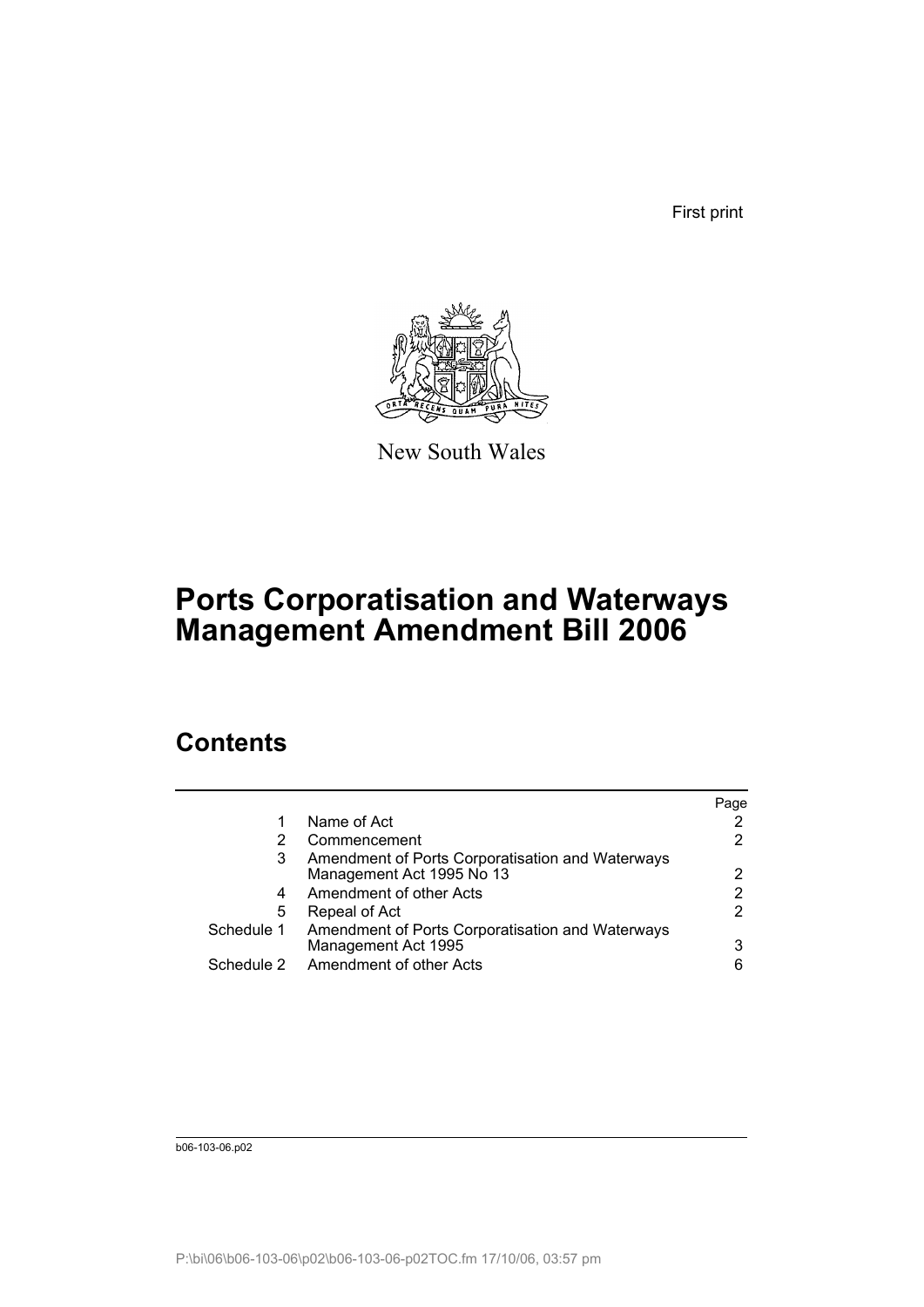**Contents** 

Page

Contents page 2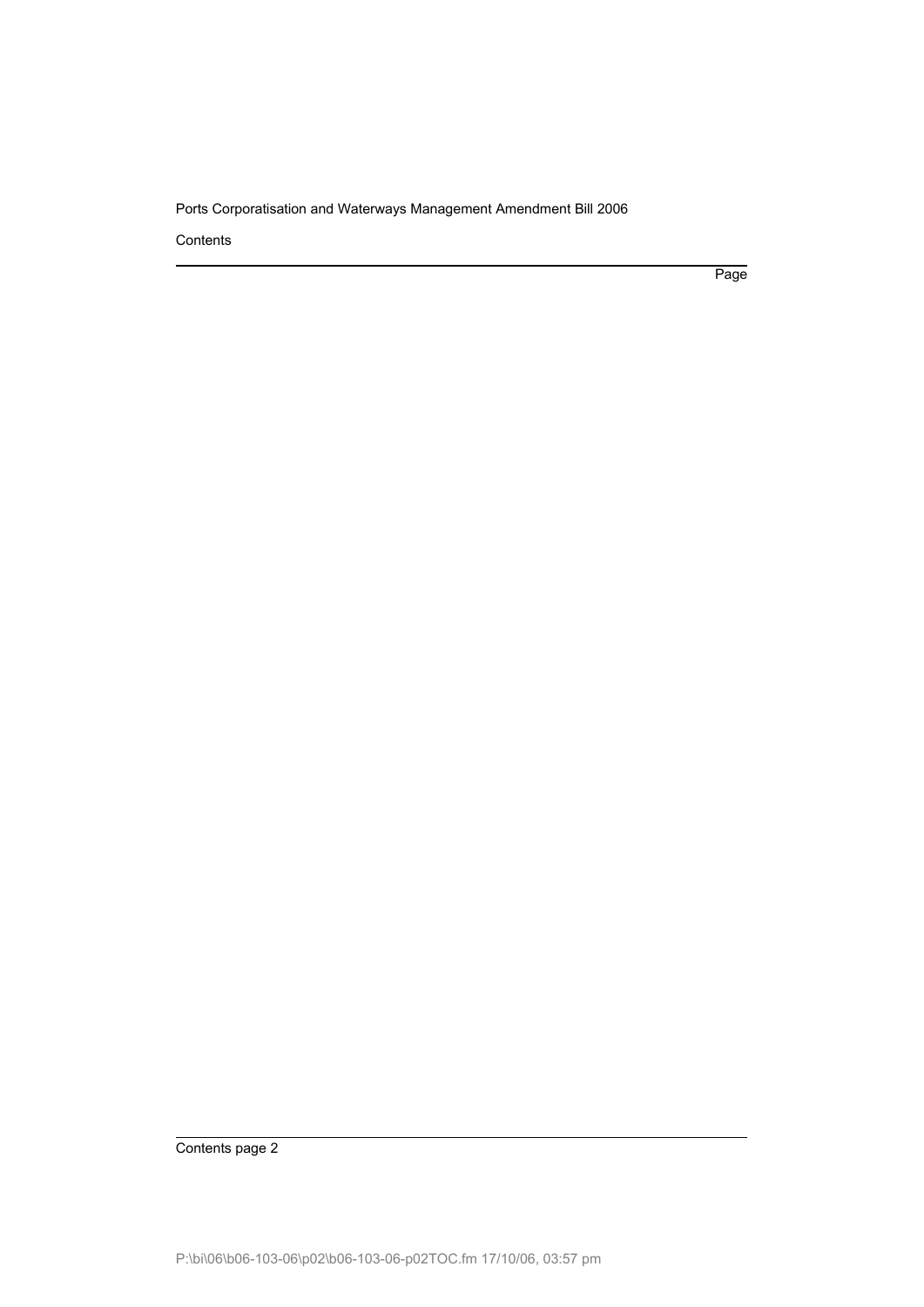

New South Wales

# **Ports Corporatisation and Waterways Management Amendment Bill 2006**

No , 2006

## **A Bill for**

An Act to amend the *Ports Corporatisation and Waterways Management Act 1995* with respect to the functions of the Maritime Authority, the name of the Act, operating licences of Port Corporations and delegations; and for other purposes.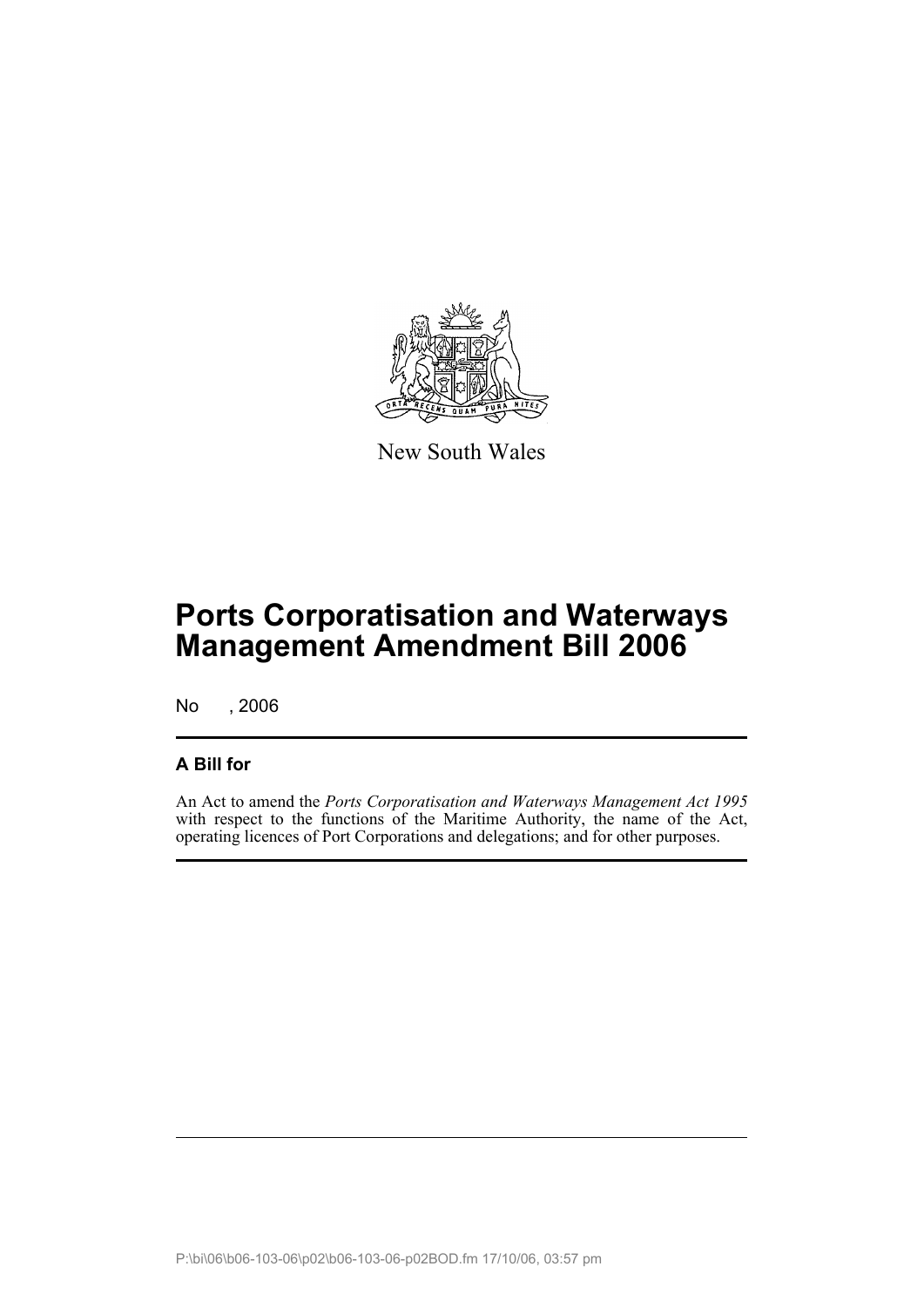|              |     | The Legislature of New South Wales enacts:                                                                                                                | 1        |
|--------------|-----|-----------------------------------------------------------------------------------------------------------------------------------------------------------|----------|
| 1            |     | Name of Act                                                                                                                                               | 2        |
|              |     | This Act is the <i>Ports Corporatisation and Waterways Management</i><br>Amendment Act 2006.                                                              | 3<br>4   |
| $\mathbf{2}$ |     | Commencement                                                                                                                                              | 5        |
|              |     | This Act commences on the date of assent to this Act.                                                                                                     | 6        |
| 3            |     | Amendment of Ports Corporatisation and Waterways Management<br>Act 1995 No 13                                                                             | 7<br>8   |
|              |     | The Ports Corporatisation and Waterways Management Act 1995 is<br>amended as set out in Schedule 1.                                                       | 9<br>10  |
| 4            |     | <b>Amendment of other Acts</b>                                                                                                                            | 11       |
|              |     | The Acts specified in Schedule 2 are amended as set out in that<br>Schedule.                                                                              | 12<br>13 |
| 5            |     | <b>Repeal of Act</b>                                                                                                                                      | 14       |
|              | (1) | This Act is repealed on the day following the day on which this Act<br>commences.                                                                         | 15<br>16 |
|              | (2) | The repeal of this Act does not, because of the operation of section 30<br>of the <i>Interpretation Act 1987</i> , affect any amendment made by this Act. | 17<br>18 |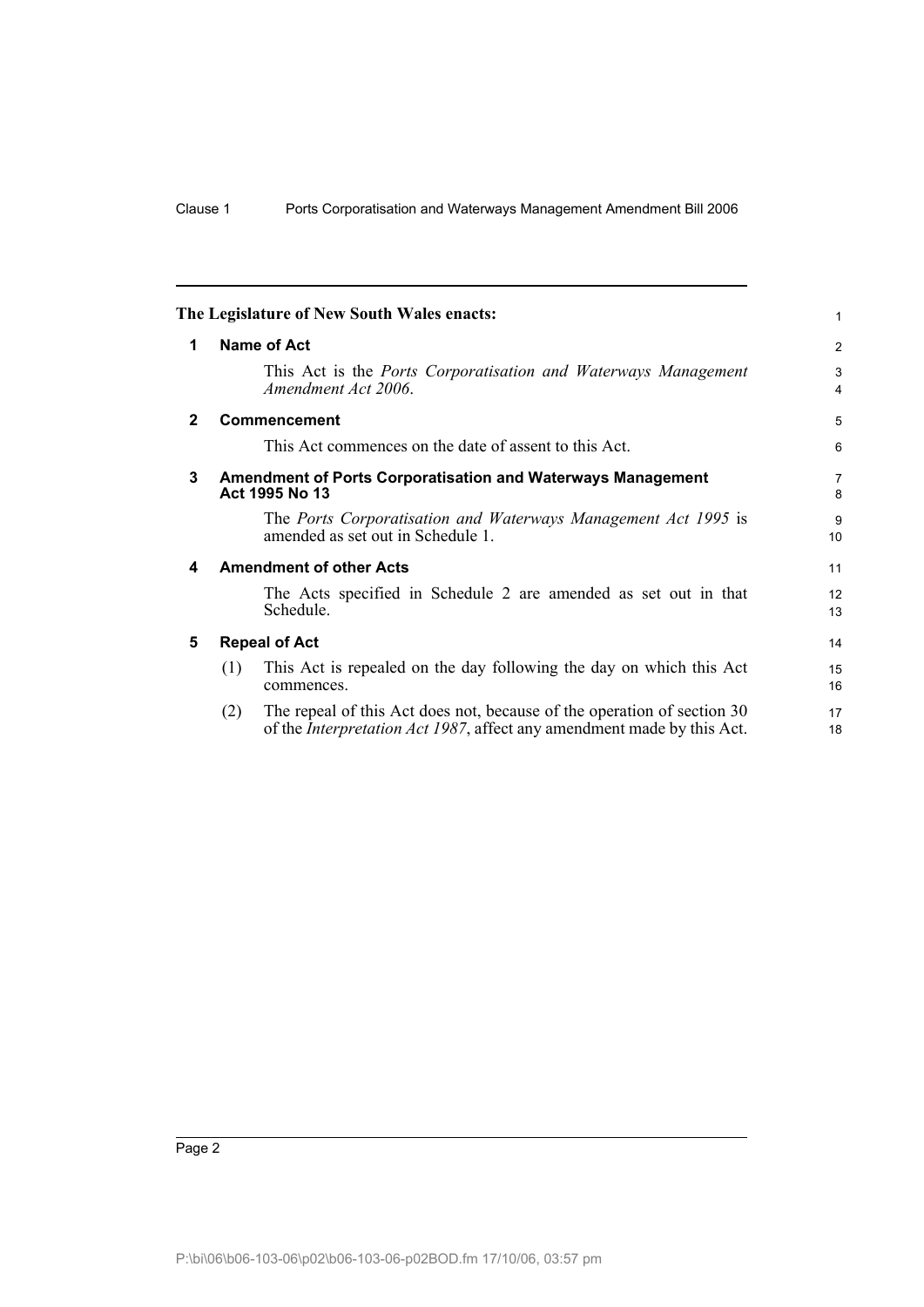| Amendment of Ports Corporatisation and Waterways Management | Schedule 1 |
|-------------------------------------------------------------|------------|
| Act 1995                                                    |            |

## **Schedule 1 Amendment of Ports Corporatisation and Waterways Management Act 1995**

(Section 3)

1 2

3

| [1] | <b>Section 1 Name of Act</b>                                                                                                           | $\overline{4}$ |
|-----|----------------------------------------------------------------------------------------------------------------------------------------|----------------|
|     | Omit "Ports Corporatisation and Waterways Management Act 1995".                                                                        | 5              |
|     | Insert instead " <i>Ports and Maritime Administration Act 1995</i> ".                                                                  | 6              |
| [2] | <b>Section 3 Definitions</b>                                                                                                           | $\overline{7}$ |
|     | Omit "Governor" from the definition of <i>operating licence</i> in section 3 (1).                                                      | 8              |
|     | Insert instead "Minister".                                                                                                             | 9              |
| [3] | Section 12 Exercise of port safety functions under operating licence                                                                   | 10             |
|     | Omit "Governor on the recommendation of the Minister" from section 12(2).                                                              | 11             |
|     | Insert instead "Minister".                                                                                                             | 12             |
| [4] | Section 13 Performance standards and quality assurance programs for<br>services under operating licence                                | 13<br>14       |
|     | Omit "Governor" from section 13 (2). Insert instead "Minister".                                                                        | 15             |
| [5] | Section 15 Other provisions relating to operating licence                                                                              | 16             |
|     | Omit "Governor" wherever occurring in section 15 $(2)$ , $(3)$ and $(4)$ .                                                             | 17             |
|     | Insert instead "Minister".                                                                                                             | 18             |
| [6] | Section 27 Delegation of functions by Minister                                                                                         | 19             |
|     | Omit section 27 (1). Insert instead:                                                                                                   | 20             |
|     | The Minister may delegate to an authorised person any of the<br>(1)<br>following functions, other than this power of delegation:       | 21<br>22       |
|     | any function of the Minister under the marine legislation,<br>(a)                                                                      | 23             |
|     | any function conferred by or under any Act on the Minister<br>(b)<br>in his or her capacity as the Minister administering this<br>Act. | 24<br>25<br>26 |
|     |                                                                                                                                        |                |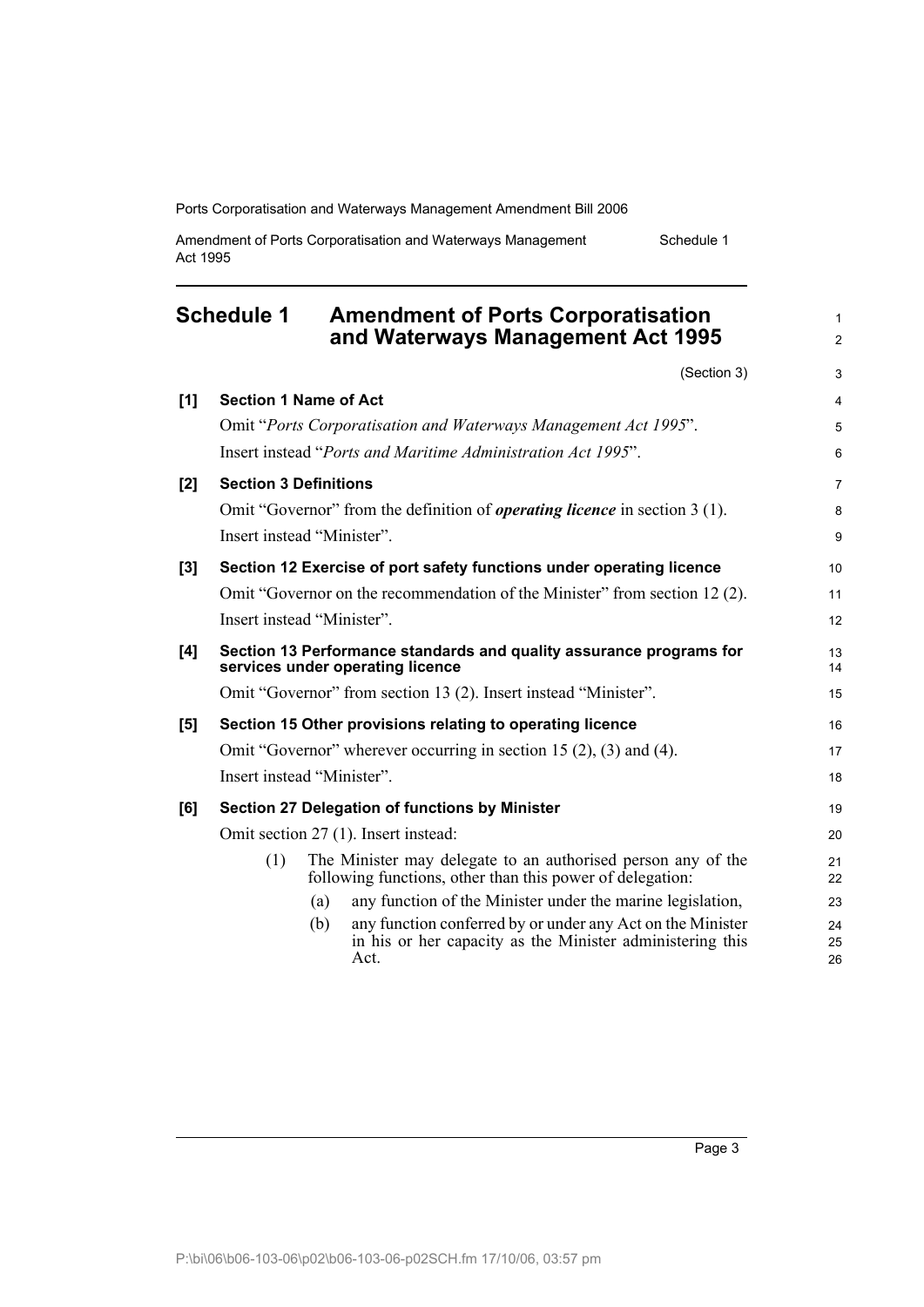Schedule 1 Amendment of Ports Corporatisation and Waterways Management Act 1995

#### **[7] Section 41 Functions of Authority** Omit section 41 (1) and (2). Insert instead: (1) The principal functions of the Authority are as follows: (a) to exercise such maritime or other functions of the Minister under the marine legislation and other legislation as are delegated to it by the Minister, (b) to provide advice to the Minister in relation to maritime and ports matters, (c) to manage property vested in it. (2) The Authority has such other functions as are conferred or imposed on it by or under this or any other Act. **[8] Section 41A** Insert after section 41: **41A Delegation of functions by Authority** (1) The Authority may delegate to an authorised person any function conferred on the Authority by or under this or any other Act, other than this power of delegation. (2) In this section, *authorised person* means: (a) a member of the staff of the Authority, or (b) a Port Corporation or a member of the staff of a Port Corporation, or (c) a harbour master or acting harbour master, or (d) a public servant, or (e) any person of a class prescribed by the regulations. 1 2 3 4 5 6 7 8 9 10 11 12 13 14 15 16 17 18 19 20 21 22 23  $24$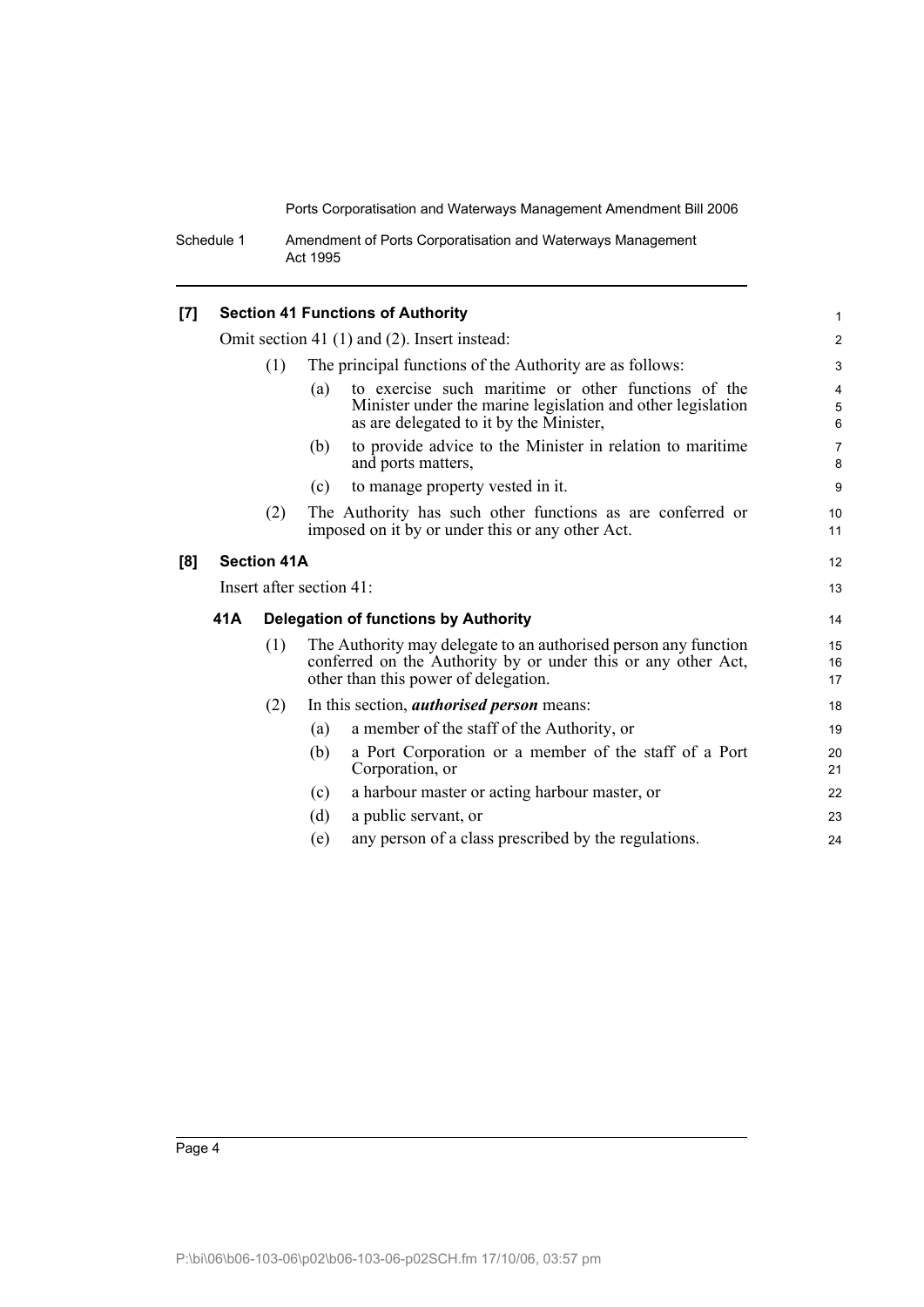Amendment of Ports Corporatisation and Waterways Management Act 1995

1  $\mathfrak{p}$ 

3 4 5

Schedule 1

## **[9] Schedule 5 Savings, transitional and other provisions**

Insert after Part 2:

## **Part 3 Provisions consequent on enactment of Ports Corporatisation and Waterways Management Amendment Act 2006**

## **16 Existing operating licences**

An operating licence in force immediately before the amendment of section 12 by the *Ports Corporatisation and Waterways Management Amendment Act 2006* is taken to have been issued under that section as so amended.

## **17 Provisions relating to certain instruments issued by Authority**

(1) In this clause:

*delegation* includes purported delegation.

*maritime agency* means, in relation to the granting, giving or issuing of a relevant instrument, any government Department, government office or statutory authority for which the relevant Minister was responsible at the time of the granting, giving or issuing of the instrument.

#### *relevant instrument* means:

- (a) a development consent granted under the *Environmental Planning and Assessment Act 1979*, or
- (b) a permit, authorisation, approval or notice granted, given or issued under the *Rivers and Foreshores Improvement Act 1948*.

*relevant Minister*, in relation to a relevant instrument, means the Minister who has or had the function of granting, giving or issuing the instrument.

- (2) Any relevant instrument purportedly granted, given or issued pursuant to a delegation made by the relevant Minister to the head of a maritime agency is not invalid (and is taken never to have been invalid) by reason only that:
	- (a) there was no statutory authority for the delegation, or
	- (b) the relevant instrument was not granted, given or issued in the name of the Minister, or
	- (c) the relevant instrument was granted, given or issued by a member of staff of the maritime agency.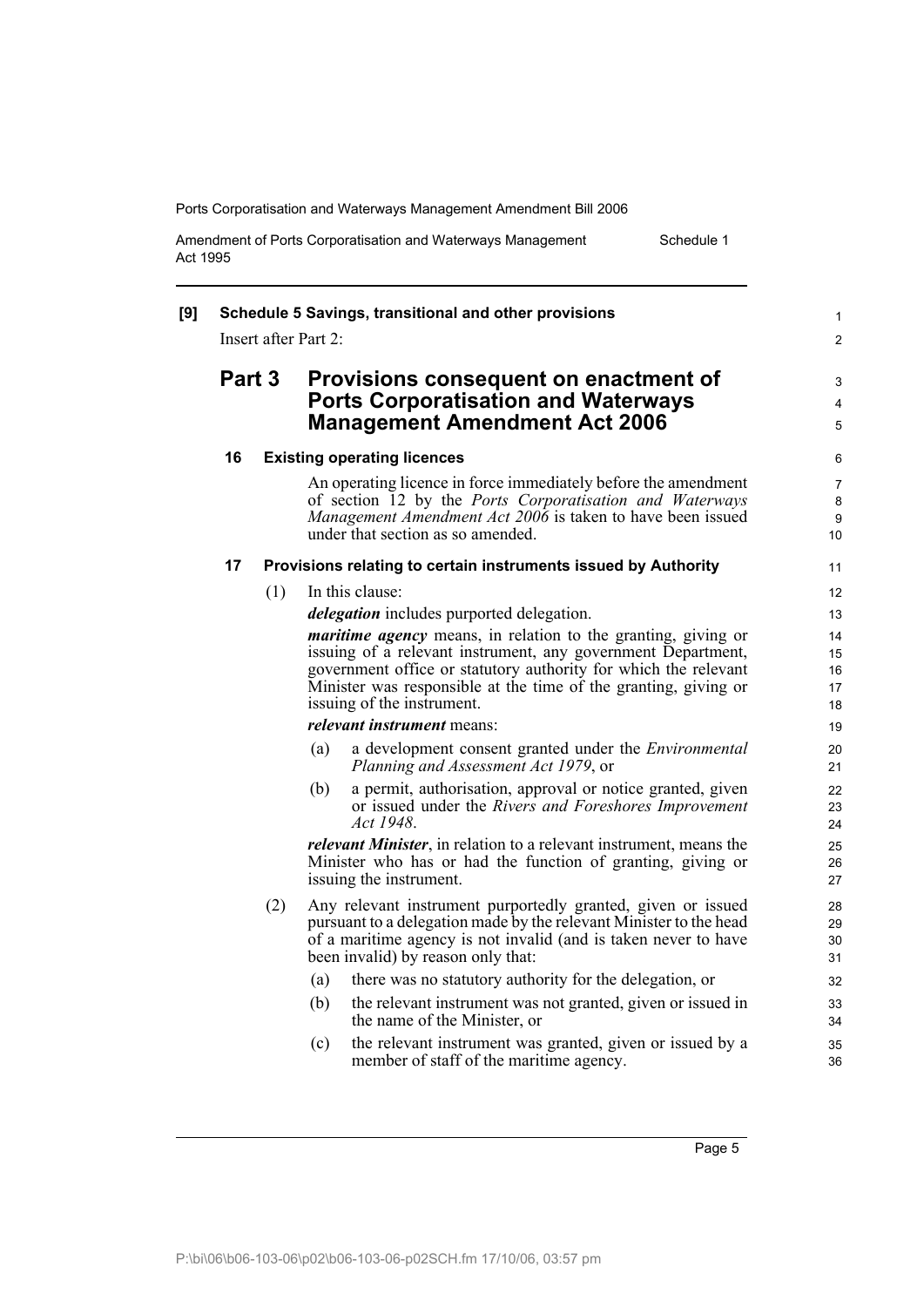|               | <b>Schedule 2</b><br><b>Amendment of other Acts</b>                                                                                                 | 1              |
|---------------|-----------------------------------------------------------------------------------------------------------------------------------------------------|----------------|
|               | (Section 4)                                                                                                                                         | 2              |
| 2.1           | <b>Commercial Vessels Act 1979 No 41</b>                                                                                                            | 3              |
| [1]           | <b>Section 4B Ports and Maritime Administration Act 1995</b>                                                                                        | 4              |
|               | Omit "Ports Corporatisation and Waterways Management Act 1995".                                                                                     | 5              |
|               | Insert instead "Ports and Maritime Administration Act 1995".                                                                                        | 6              |
| $[2]$         | <b>Section 5 Definitions</b>                                                                                                                        | $\overline{7}$ |
|               | Omit "Waterways Authority" from the definition of Secretary of the Minister<br>in section $5(1)$ .                                                  | 8<br>9         |
|               | Insert instead "Maritime Authority".                                                                                                                | 10             |
| $2.2^{\circ}$ | <b>Fines Act 1996 No 99</b>                                                                                                                         | 11             |
|               | Schedule 1 Statutory provisions under which penalty notices issued                                                                                  | 12             |
|               | Omit "Ports Corporatisation and Waterways Management Act 1995".                                                                                     | 13             |
|               | Insert instead "Ports and Maritime Administration Act 1995".                                                                                        | 14             |
| 2.3           | Fire Brigades Act 1989 No 192                                                                                                                       | 15             |
|               | Section 20A Hazardous material incidents outside area to which Act<br>applies                                                                       | 16<br>17       |
|               | Omit "Ports Corporatisation and Waterways Management Act 1995"<br>wherever occurring in the definition of <i>port authority</i> in section 20A (4). | 18<br>19       |
|               | Insert instead "Ports and Maritime Administration Act 1995".                                                                                        | 20             |
| 2.4           | Impounding Act 1993 No 31                                                                                                                           | 21             |
| [1]           | <b>Dictionary</b>                                                                                                                                   | 22             |
|               | Omit "Minister for Ports" from the definition of <i>area of operations</i> .                                                                        | 23             |
|               | Insert instead "Minister administering the Ports and Maritime Administration<br>Act 1995".                                                          | 24<br>25       |
| [2]           | Dictionary, definition of "impounding authority"                                                                                                    | 26             |
|               | Omit "Minister for Ports".                                                                                                                          | 27             |
|               | Insert instead "Minister administering the Ports and Maritime Administration<br>Act 1995".                                                          | 28<br>29       |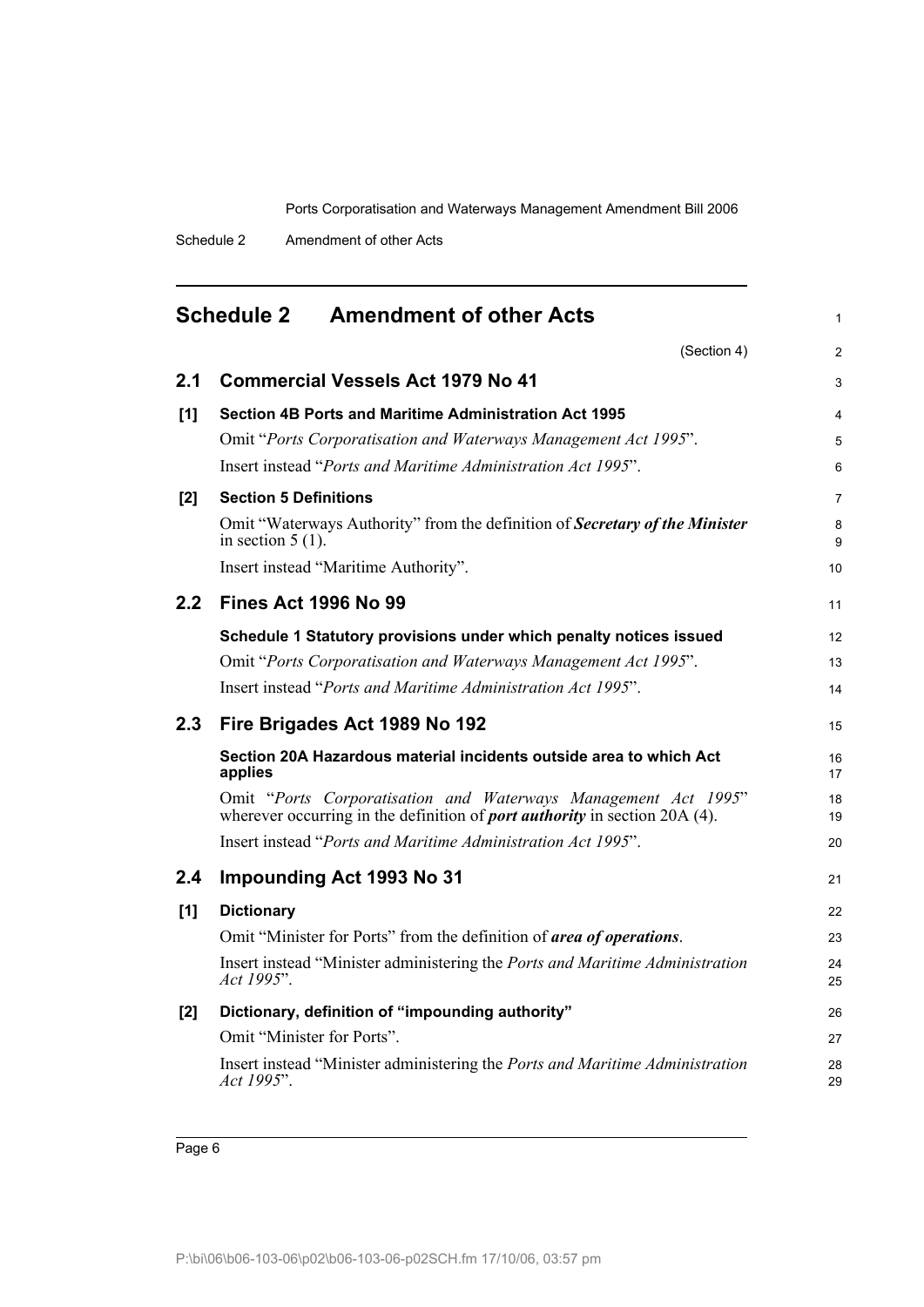Amendment of other Acts Schedule 2

| 2.5 | Independent Pricing and Regulatory Tribunal Act 1992 No 39                                                                         | $\mathbf{1}$        |
|-----|------------------------------------------------------------------------------------------------------------------------------------|---------------------|
| [1] | <b>Section 4 Government monopoly services</b>                                                                                      | $\overline{2}$      |
|     | Omit "Ports Corporatisation and Waterways Management Act 1995" from<br>section $4(5)$ .                                            | $\mathsf 3$<br>4    |
|     | Insert instead "Ports and Maritime Administration Act 1995".                                                                       | 5                   |
| [2] | Schedule 1 Government agencies for which Tribunal has standing<br>reference                                                        | 6<br>$\overline{7}$ |
|     | Omit "Ports Corporatisation and Waterways Management Act 1995".                                                                    | 8                   |
|     | Insert instead "Ports and Maritime Administration Act 1995".                                                                       | 9                   |
| 2.6 | <b>Local Government Act 1993 No 30</b>                                                                                             | 10                  |
|     | Section 600 Rebates in respect of certain land vested in public bodies                                                             | 11                  |
|     | Omit "Ports Corporatisation and Waterways Management Act 1995" from the<br>definition of <i>public body</i> in section 600 $(9)$ . | 12<br>13            |
|     | Insert instead "Ports and Maritime Administration Act 1995".                                                                       | 14                  |
| 2.7 | <b>Marine Pollution Act 1987 No 299</b>                                                                                            | 15                  |
| [1] | <b>Section 3 Definitions</b>                                                                                                       | 16                  |
|     | Omit "Ports Corporatisation and Waterways Management Act 1995" from the<br>definition of <i>harbour master</i> in section $3(1)$ . | 17<br>18            |
|     | Insert instead "Ports and Maritime Administration Act 1995".                                                                       | 19                  |
| [2] | <b>Section 5A Ports and Maritime Administration Act 1995</b>                                                                       | 20                  |
|     | Omit "Ports Corporatisation and Waterways Management Act 1995".                                                                    | 21                  |
|     | Insert instead "Ports and Maritime Administration Act 1995".                                                                       | 22                  |
| [3] | Section 13B Ships must be insured against oil pollution                                                                            | 23                  |
|     | Omit "Ports Corporatisation and Waterways Management Act 1995" from the<br>definition of <i>port</i> in section 13B $(1)$ .        | 24<br>25            |
|     | Insert instead "Ports and Maritime Administration Act 1995".                                                                       | 26                  |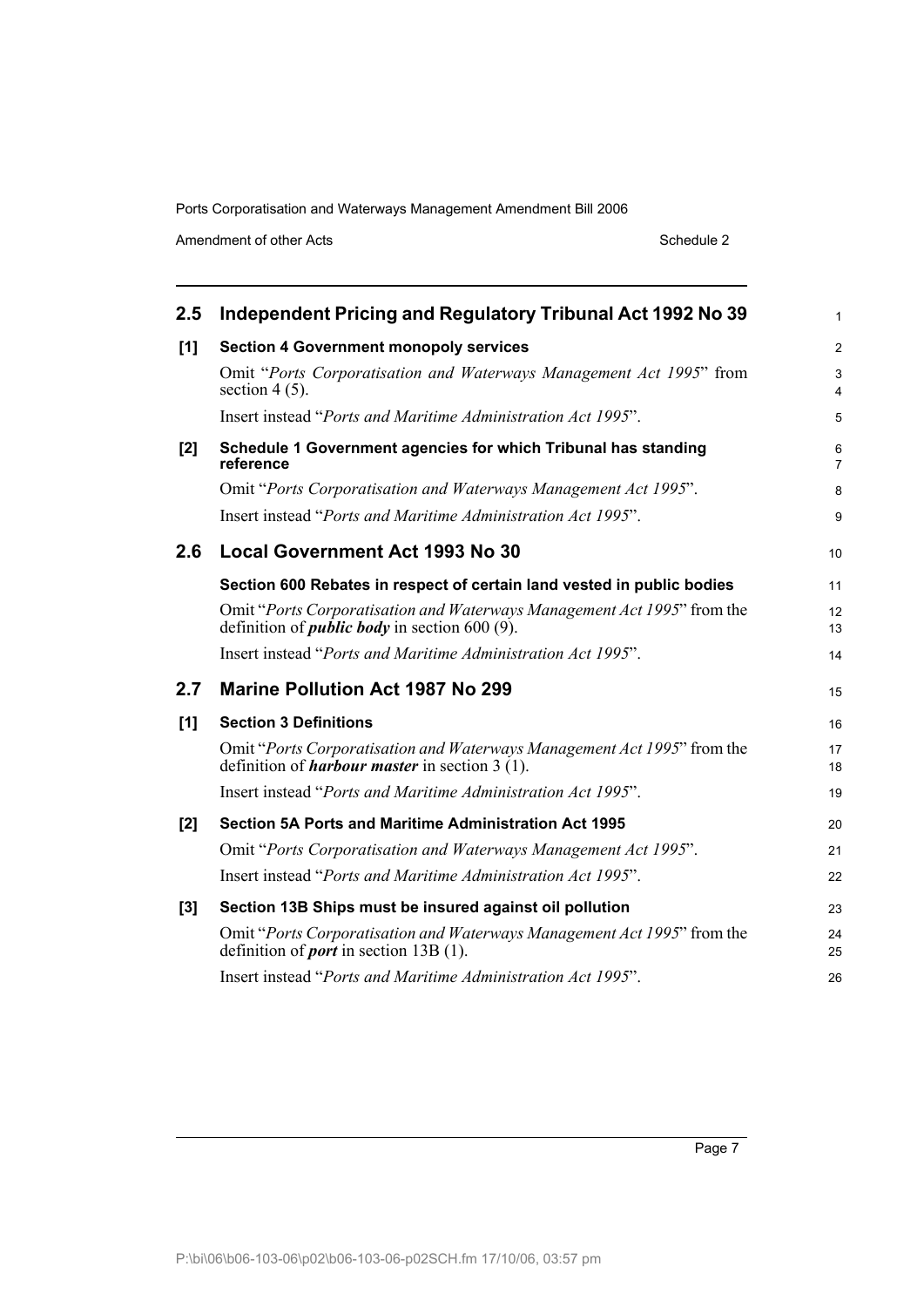| 2.8 | Marine Safety Act 1998 No 121                                                                                                                                                                    | $\mathbf{1}$   |
|-----|--------------------------------------------------------------------------------------------------------------------------------------------------------------------------------------------------|----------------|
| [1] | <b>Section 4 Definitions</b>                                                                                                                                                                     | 2              |
|     | Omit "Ports Corporatisation and Waterways Management Act 1995"<br>wherever occurring in the definitions of <i>marine legislation</i> and <i>Maritime</i><br><i>Authority</i> in section $4(1)$ . | 3<br>4<br>5    |
|     | Insert instead "Ports and Maritime Administration Act 1995".                                                                                                                                     | 6              |
| [2] | Section 19 Regulations relating to safety of navigation                                                                                                                                          | $\overline{7}$ |
|     | Omit "Ports Corporatisation and Waterways Management Act 1995" from the<br>note.                                                                                                                 | 8<br>9         |
|     | Insert instead "Ports and Maritime Administration Act 1995".                                                                                                                                     | 10             |
| [3] | <b>Section 71 Definitions</b>                                                                                                                                                                    | 11             |
|     | Omit "Ports Corporatisation and Waterways Management Act 1995"<br>wherever occurring in paragraphs (a) and (b) of the definition of <i>pilotage</i><br>service provider in section $71$ (1).     | 12<br>13<br>14 |
|     | Insert instead "Ports and Maritime Administration Act 1995".                                                                                                                                     | 15             |
| [4] | Section 74 Pilotage compulsory in pilotage ports                                                                                                                                                 | 16             |
|     | Omit "Ports Corporatisation and Waterways Management Act 1995" from the<br>note.                                                                                                                 | 17<br>18       |
|     | Insert instead "Ports and Maritime Administration Act 1995".                                                                                                                                     | 19             |
| [5] | <b>Section 127 Summary proceedings for offences</b>                                                                                                                                              | 20             |
|     | Omit "Ports Corporatisation and Waterways Management Act 1995" from the<br>note.                                                                                                                 | 21<br>22       |
|     | Insert instead "Ports and Maritime Administration Act 1995".                                                                                                                                     | 23             |
| [6] | <b>Schedule 3 Amendment of other Acts</b>                                                                                                                                                        | 24             |
|     | Omit "Ports Corporatisation and Waterways Management Act 1995" from<br>Schedule 3.6 [1].                                                                                                         | 25<br>26       |
|     | Insert instead "Ports and Maritime Administration Act 1995".                                                                                                                                     | 27             |
| [7] | Schedule 3.7                                                                                                                                                                                     | 28             |
|     | Omit "Ports Corporatisation and Waterways Management Act 1995"<br>from the heading.                                                                                                              | 29<br>30       |
|     | Insert instead "Ports and Maritime Administration Act 1995".                                                                                                                                     | 31             |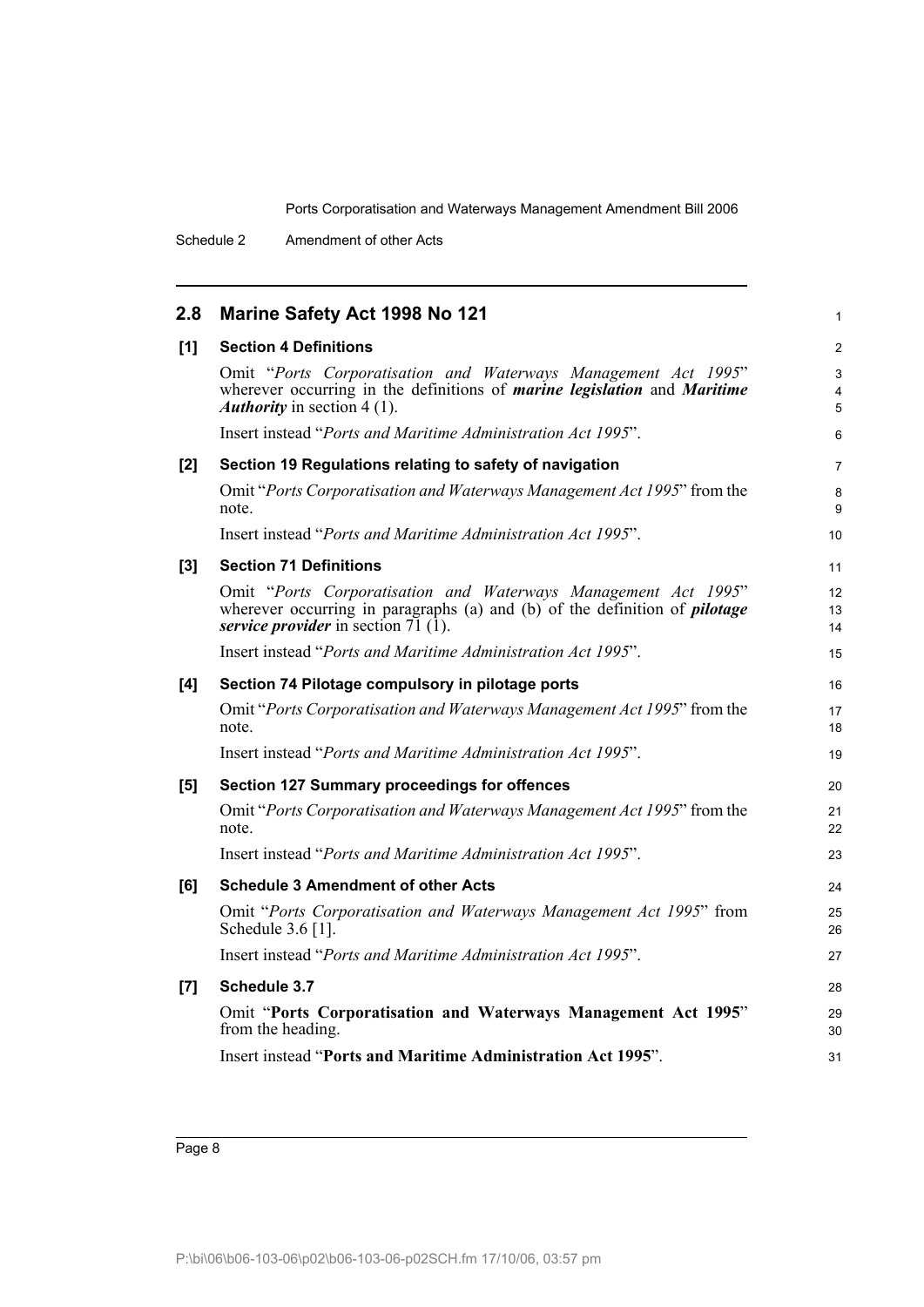Amendment of other Acts Schedule 2

| [8] | Schedule 4 Savings, transitional and other provisions                                                                                       | $\mathbf{1}$        |
|-----|---------------------------------------------------------------------------------------------------------------------------------------------|---------------------|
|     | Omit "Ports Corporatisation and Waterways Management Act 1995" from<br>clause 5.                                                            | $\overline{c}$<br>3 |
|     | Insert instead "Ports and Maritime Administration Act 1995".                                                                                | $\overline{4}$      |
| 2.9 | <b>Maritime Services Act 1935 No 47</b>                                                                                                     | 5                   |
| [1] | <b>Section 2 Definitions</b>                                                                                                                | 6                   |
|     | Omit "Ports Corporatisation and Waterways Management Act 1995" from the<br>definition of <i>Harbour master</i> in section $2(1)$ .          | $\overline{7}$<br>8 |
|     | Insert instead "Ports and Maritime Administration Act 1995".                                                                                | 9                   |
| [2] | <b>Section 2A Ports and Maritime Administration Act 1995</b>                                                                                | 10                  |
|     | Omit "Ports Corporatisation and Waterways Management Act 1995".                                                                             | 11                  |
|     | Insert instead " <i>Ports and Maritime Administration Act 1995</i> ".                                                                       | 12                  |
| [3] | Section 30D Penalty notices for certain offences                                                                                            | 13                  |
|     | Omit "Ports Corporatisation and Waterways Management Act 1995" from<br>section 30D $(1)$ $(d)$ $(iv)$ .                                     | 14<br>15            |
|     | Insert instead "Ports and Maritime Administration Act 1995".                                                                                | 16                  |
| [4] | <b>Section 38 Regulations</b>                                                                                                               | 17                  |
|     | Omit "Waterways Authority within the meaning of the <i>Ports Corporatisation</i><br>and Waterways Management Act 1995" from section 38 (5). | 18<br>19            |
|     | Insert instead "Authority within the meaning of the Ports and Maritime<br>Administration Act 1995".                                         | 20<br>21            |
|     | 2.10 Navigation Act 1901 No 60                                                                                                              | 22                  |
|     | Section 4B Ports and Maritime Administration Act 1995                                                                                       | 23                  |
|     | Omit "Ports Corporatisation and Waterways Management Act 1995".                                                                             | 24                  |
|     | Insert instead "Ports and Maritime Administration Act 1995".                                                                                | 25                  |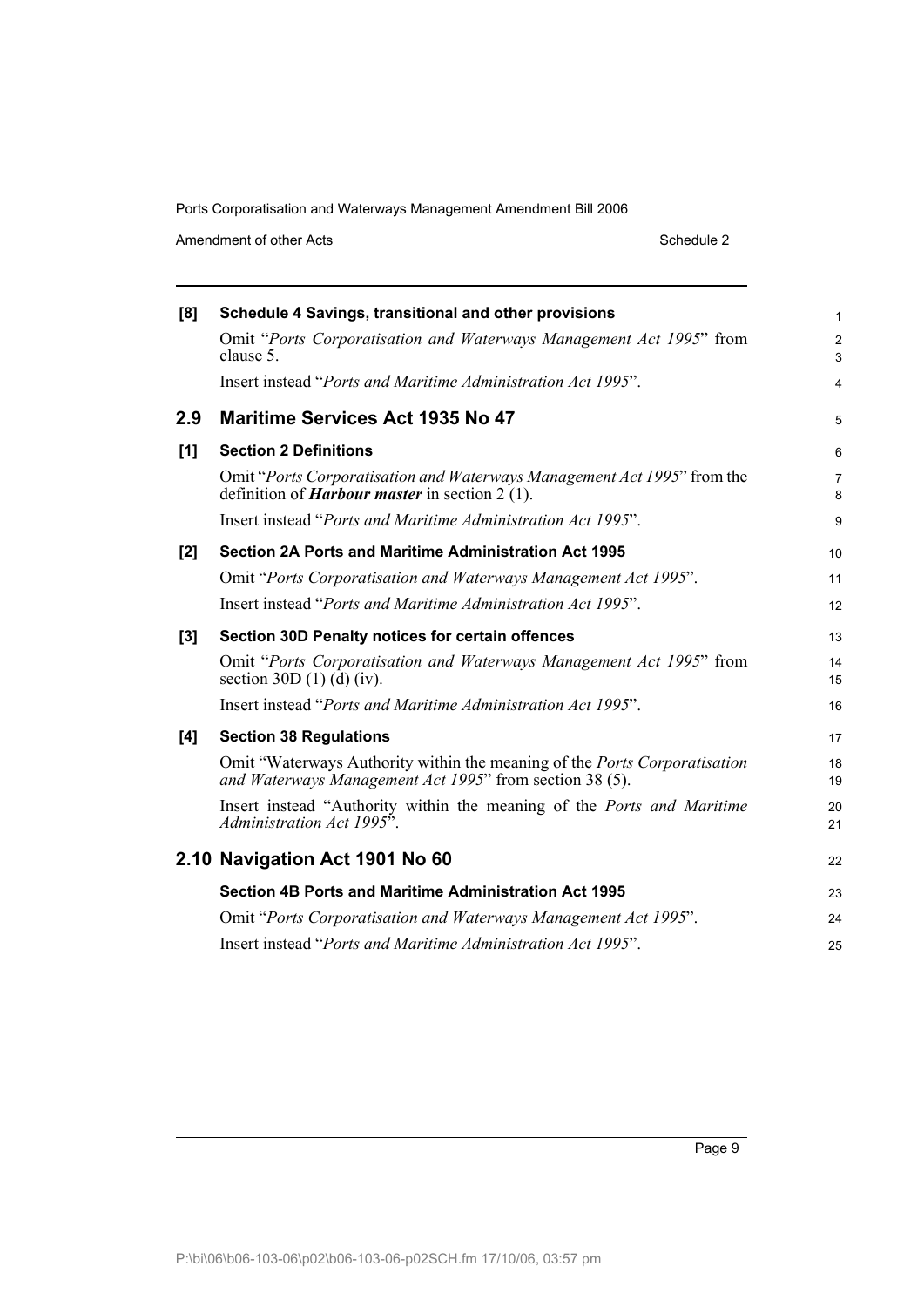|     | 2.11 Parliamentary Electorates and Elections Amendment Act<br>2006 No 68                                                                                     | 1<br>$\overline{2}$ |
|-----|--------------------------------------------------------------------------------------------------------------------------------------------------------------|---------------------|
|     | <b>Schedule 19 Amendment of other legislation</b>                                                                                                            | $\mathsf 3$         |
|     | Omit "Ports Corporatisation and Waterways Management Act 1995"<br>from the heading to Schedule 19.17.                                                        | $\overline{4}$<br>5 |
|     | Insert instead "Ports and Maritime Administration Act 1995".                                                                                                 | 6                   |
|     | 2.12 Passenger Transport Act 1990 No 39                                                                                                                      | $\overline{7}$      |
|     | <b>Section 3 Definitions</b>                                                                                                                                 | 8                   |
|     | Omit "Ports Corporatisation and Waterways Management Act 1995" from the<br>definition of <i>Maritime Authority</i> in section $3(1)$ .                       | 9<br>10             |
|     | Insert instead "Ports and Maritime Administration Act 1995".                                                                                                 | 11                  |
|     | 2.13 Protection of the Environment Operations Act 1997 No 156                                                                                                | 12                  |
|     | <b>Dictionary</b>                                                                                                                                            | 13                  |
|     | Omit "Ports Corporatisation and Waterways Management Act 1995" from the<br>definition of <i>marine authority</i> .                                           | 14<br>15            |
|     | Insert instead " <i>Ports and Maritime Administration Act 1995</i> ".                                                                                        | 16                  |
|     | 2.14 Rivers and Foreshores Improvement Act 1948 No 20                                                                                                        | 17                  |
| [1] | <b>Section 22A Definitions</b>                                                                                                                               | 18                  |
|     | Omit "Ports Corporatisation and Waterways Management Act 1995)—the<br>Minister for Ports" from paragraph (a) of the definition of Constructing<br>Authority. | 19<br>20<br>21      |
|     | Insert instead "Ports and Maritime Administration Act 1995)—the Minister<br>administering that Act".                                                         | 22<br>23            |
| [2] | Section 23 Construction of works in navigable waters                                                                                                         | 24                  |
|     | Omit "Minister for Ports" wherever occurring.                                                                                                                | 25                  |
|     | Insert instead "Minister administering the Ports and Maritime Administration<br>Act 1995".                                                                   | 26<br>27            |